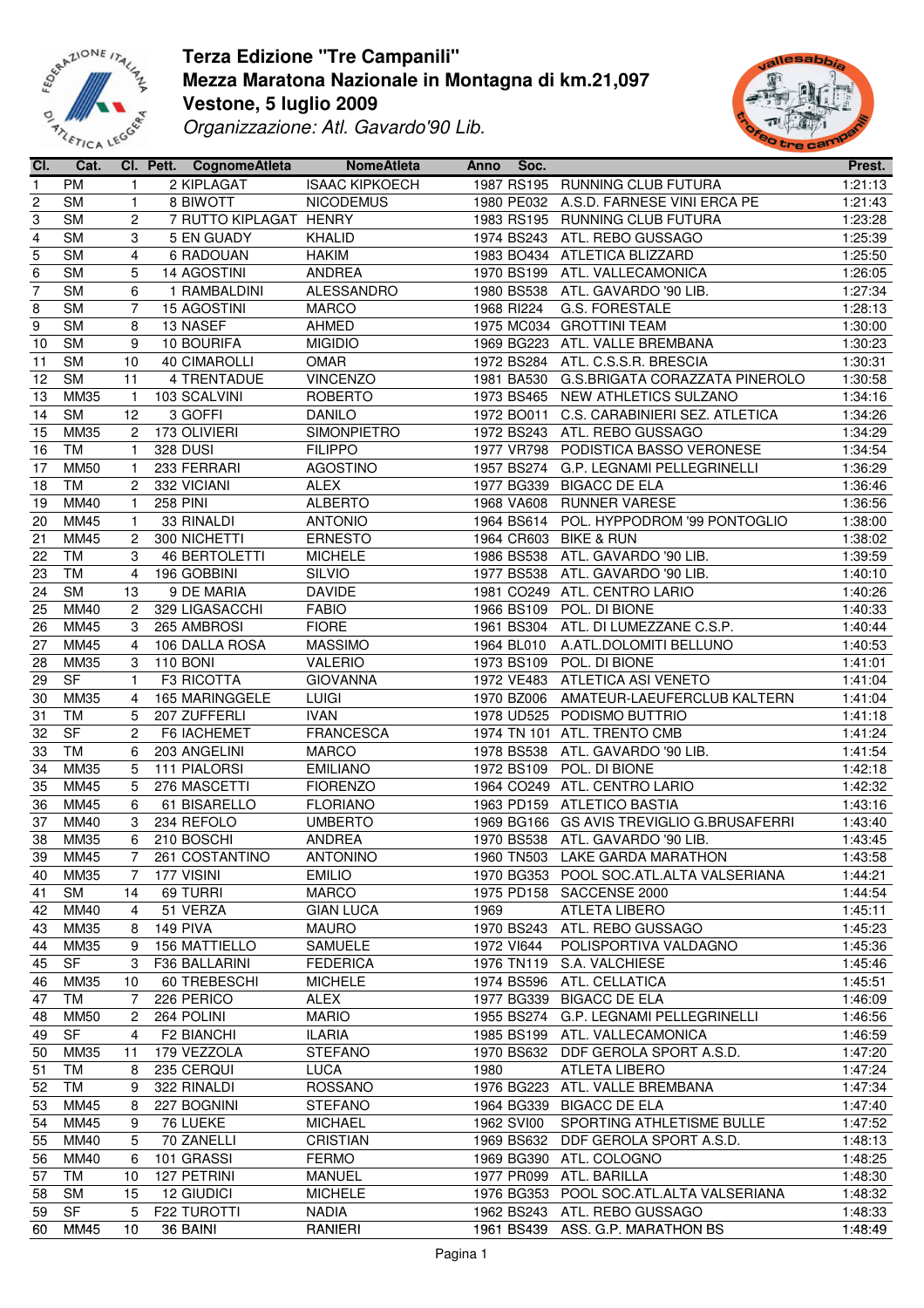



| CI.    | Cat.        |                | Cl. Pett. CognomeAtleta | <b>NomeAtleta</b>   |      | Anno Soc.  |                                           | Prest.  |
|--------|-------------|----------------|-------------------------|---------------------|------|------------|-------------------------------------------|---------|
| 61     | MM35        | 12             | 112 COLOMBO             | <b>MARCO FAUSTO</b> |      |            | 1970 CO249 ATL. CENTRO LARIO              | 1:49:13 |
| 62     | <b>MM50</b> | 3              | 124 GUARINONI           | <b>ALBERTO</b>      |      | 1955 BS368 | U.S. MALONNO                              | 1:49:30 |
| 63     | <b>MM35</b> | 13             | 228 CHIAPPA             | ALESSANDRO          |      | 1973 BG339 | <b>BIGACC DE ELA</b>                      | 1:49:35 |
| 64     | MM40        | 7              | 159 ZANARDELLI          | <b>TEODORO</b>      |      | 1967 BS439 | ASS. G.P. MARATHON BS                     | 1:49:37 |
| 65     | <b>SM</b>   | 16             | 11 FORNONI              | <b>PIERLUIGI</b>    |      |            | 1974 BG353 POOL SOC.ATL.ALTA VALSERIANA   | 1:49:49 |
|        |             |                |                         |                     |      |            |                                           |         |
| 66     | MM40        | 8              | 115 NISOLI              | <b>FABIO</b>        |      |            | 1967 BG472 RUNNERS BERGAMO                | 1:50:04 |
| 67     | MM45        | 11             | 191 PANDOCCHI           | MAURO GIUSEPPE      |      |            | 1961 PD158 SACCENSE 2000                  | 1:50:05 |
| 68     | MM40        | 9              | 305 ARCHETTI            | MASSIMILIANO        |      | 1968 RI224 | G.S. FORESTALE                            | 1:50:06 |
| 69     | <b>MM50</b> | $\overline{4}$ | 318 RIGAMONTI           | <b>GIUSEPPE</b>     |      |            | 1959 CO249 ATL. CENTRO LARIO              | 1:50:14 |
| $70\,$ | <b>TM</b>   | 11             | 181 MAIOCCHI            | MATTEO              |      |            | 1979 PC084 ATLETICA PIACENZA              | 1:50:15 |
| 71     | MM40        | 10             | 294 BAGGI               | <b>MARCO</b>        |      | 1965 MI606 | FO' DI PE                                 | 1:50:16 |
| 72     | <b>MM45</b> | 12             | 147 AGOSTINI            | ROBERTO             |      | 1964 BS109 | POL. DI BIONE                             | 1:50:21 |
| 73     | <b>MM45</b> | 13             | 138 GIACOMINI           | <b>ILARIO</b>       | 1961 |            | ATLETA LIBERO                             | 1:50:26 |
| 74     | MM45        | 14             | 339 PEVERADA            | <b>GIANFRANCO</b>   | 1963 |            | <b>ATLETA LIBERO</b>                      | 1:50:28 |
| 75     | <b>MF35</b> | $\overline{1}$ | F21 BRACCHI             | SONIA               |      |            | 1974 BS243 ATL. REBO GUSSAGO              | 1:50:35 |
| 76     | <b>MM45</b> | 15             | 154 BONTEMPI            | <b>MAURO</b>        |      |            | 1963 BS243 ATL. REBO GUSSAGO              | 1:50:41 |
| 77     | MM35        | 14             | 281 BOSCHI              | <b>LUCIANO</b>      |      |            | 1973 TN503 LAKE GARDA MARATHON            | 1:50:42 |
| 78     | TM          | 12             | 81 RUBINELLI            | SIMONE              |      |            |                                           | 1:50:44 |
|        |             |                |                         |                     |      |            | 1978 BS178 S.S. ROBUR BARBARANO           |         |
| 79     | MM40        | 11             | 53 ZANETTI              | <b>SERGIO</b>       | 1966 |            | <b>ATLETA LIBERO</b>                      | 1:50:52 |
| 80     | <b>MM50</b> | 5              | 208 BURLOTTI            | <b>GIORGIO</b>      |      |            | 1959 BS243 ATL. REBO GUSSAGO              | 1:50:54 |
| 81     | <b>TM</b>   | 13             | 313 CHEMOTTI            | <b>CRISTIAN</b>     |      |            | 1975 BS538 ATL. GAVARDO '90 LIB.          | 1:50:59 |
| 82     | MM40        | 12             | 131 CRISTANELLI         | ANDREA              | 1968 |            | <b>ATLETA LIBERO</b>                      | 1:51:09 |
| 83     | <b>TM</b>   | 14             | 303 COMASSI             | <b>MARIO</b>        | 1986 |            | ATLETA LIBERO                             | 1:51:14 |
| 84     | MM40        | 13             | 193 BONARDI             | <b>LUIGI</b>        |      |            | 1965 BS439 ASS. G.P. MARATHON BS          | 1:51:25 |
| 85     | <b>MM45</b> | 16             | 34 OUAHID               | ABDALLAH            |      | 1962 BS306 | G.P. ALLEGRINI                            | 1:51:31 |
| 86     | <b>TM</b>   | 15             | 263 ZANONI              | <b>EROS</b>         | 1983 |            | ATLETA LIBERO                             | 1:51:36 |
| 87     | MM40        | 14             | 135 TOMBINI             | <b>MARCO</b>        |      |            | 1968 BG146 RUNNING TORRE DE' ROVERI       | 1:51:56 |
| 88     | MM45        | 17             | 132 BABOLIN             | <b>FABIO</b>        |      |            | 1964 BG536 G.S. ALTITUDE                  | 1:52:00 |
| 89     | MM45        | 18             | 89 BONZI                | <b>VINCENZO</b>     |      |            | 1963 BG005 ATL. PRESEZZO                  | 1:52:03 |
|        | TM          | 16             | 225 ROVARIS             | ANDREA              |      |            | 1976 BS397 U.S. LA SPORTIVA               | 1:52:24 |
| 90     |             |                |                         |                     |      |            |                                           |         |
| 91     | MM40        | 15             | 56 ARLATI               | <b>GIOVANNI</b>     |      | 1965 MI247 | POL. DIMICA POTENTER                      | 1:52:24 |
| 92     | <b>MM45</b> | 19             | 198 ZAPPONI             | <b>MAURIZIO</b>     |      | 1961 BS028 | ATL. FLY FLOT                             | 1:53:12 |
| 93     | MM40        | 16             | 307 ARCARI              | <b>MIRCO</b>        |      | 1969 BS439 | ASS. G.P. MARATHON BS                     | 1:53:23 |
| 94     | MM45        | 20             | 214 LA GATTA            | <b>ANTONIO</b>      |      | 1961 MI271 | LA MICHETTA                               | 1:53:24 |
| 95     | <b>MM45</b> | 21             | 107 RAGNOLI             | <b>AMLETO</b>       |      | 1963 BS109 | POL. DI BIONE                             | 1:53:33 |
| 96     | <b>MM45</b> | 22             | <b>126 QUARESMINI</b>   | <b>GIUSEPPE</b>     |      |            | 1961 BS442 ATL. LIB. CASTEGNATO           | 1:53:42 |
| 97     | MM40        | 17             | 152 ARRIGHINI           | <b>MARCO</b>        |      |            | 1965 BS243 ATL. REBO GUSSAGO              | 1:53:47 |
| 98     | <b>MM45</b> | 23             | 125 PAROLARI            | <b>DELIO</b>        |      |            | 1964 BS368 U.S. MALONNO                   | 1:54:03 |
|        |             |                | 99 MM45 24 241 MANCIN   | LUCA                |      |            | 1964 RO292 GR.PODISTICO AVIS TAGLIO DI PO | 1:54:17 |
| 100 TM |             | 17             | 204 MORA                | <b>SAURO</b>        |      |            | 1979 BS538 ATL. GAVARDO '90 LIB.          | 1:54:27 |
| 101 TM |             | 18             | 298 PEOLI               | ANGELO              | 1977 |            | <b>ATLETA LIBERO</b>                      | 1:54:32 |
| 102 TM |             | 19             | 194 CHIARI              | <b>MIRKO</b>        | 1975 |            | <b>ATLETA LIBERO</b>                      | 1:54:56 |
|        | 103 MM35    |                |                         | <b>CLAUDIO</b>      |      |            | ATLETICA LONATO-LEM ITALIA                |         |
|        |             | 15             | 262 BETTOGLIO           |                     |      | 1972 BS179 |                                           | 1:54:56 |
|        | 104 MM45    | 25             | 301 DE BERNARDIS        | ALESSANDRO          |      | 1963 CR603 | <b>BIKE &amp; RUN</b>                     | 1:55:05 |
|        | 105 MM45    | 26             | 91 BUSI                 | <b>IVO</b>          |      | 1961 BG005 | ATL. PRESEZZO                             | 1:55:14 |
|        | 106 MM40    | 18             | 55 TONINI               | <b>ALBERTO</b>      |      | 1968 BS397 | U.S. LA SPORTIVA                          | 1:55:14 |
|        | 107 MM45    | 27             | 255 RUFFINI             | <b>MASSIMO</b>      |      | 1963 BS178 | S.S. ROBUR BARBARANO                      | 1:55:17 |
|        | 108 MM55    | 1              | 95 TODESCATO            | <b>MARIO</b>        |      | 1954 BS178 | S.S. ROBUR BARBARANO                      | 1:55:18 |
|        | 109 MM50    | 6              | 197 MASSARDI            | <b>TIZIANO</b>      |      | 1958 BS538 | ATL. GAVARDO '90 LIB.                     | 1:55:30 |
|        | 110 MM55    | 2              | 249 TANGHERLONI         | <b>GIUSEPPE</b>     |      | 1953 SO111 | G.P. SANTI NUOVA OLONIO                   | 1:55:35 |
|        | 111 MM40    | 19             | 201 PERSONI             | DANIELE             |      | 1969 VR815 | POL. ADIGE BUON PASTORE                   | 1:55:50 |
|        | 112 MM45    | 28             | 116 PAGNONCELLI         | <b>GIANLUCA</b>     |      |            | 1964 BG472 RUNNERS BERGAMO                | 1:55:52 |
|        | 113 MF50    | $\mathbf{1}$   | F27 BARBEY              | PIERRETTE           |      | 1957 SVI00 | SPORTING ATHLETISME BULLE                 | 1:55:53 |
|        | 114 MM45    | 29             | 282 PIANTONI            | ANACLETO            |      | 1961 TN503 | LAKE GARDA MARATHON                       | 1:55:54 |
|        | 115 MF40    | 1              | F10 FESTA               | <b>EMANUELA</b>     |      | 1967 BS545 | ATL. FRANCIACORTA                         | 1:55:56 |
|        | 116 MM40    |                |                         |                     |      |            |                                           |         |
|        |             | 20             | 238 MICHELETTO          | <b>MARCO</b>        |      | 1966 VI635 | TEAM ITALIA ROAD RUNNERS                  | 1:56:00 |
| 117 SM |             | 17             | 166 DELFINO             | <b>DAVIDE</b>       |      | 1974 TN102 | ATLETICA VALLI DI NON E SOLE              | 1:56:41 |
|        | 118 MM45    | 30             | 285 MODONESI            | <b>GIANLUIGI</b>    |      | 1960 BS306 | G.P. ALLEGRINI                            | 1:56:55 |
| 119 TM |             | 20             | 341 MARCONI             | LORENZO             | 1984 |            | <b>ATLETA LIBERO</b>                      | 1:56:55 |
|        | 120 MM45    | 31             | 274 GUERRA              | <b>ROBERTO</b>      | 1963 |            | <b>ATLETA LIBERO</b>                      | 1:56:59 |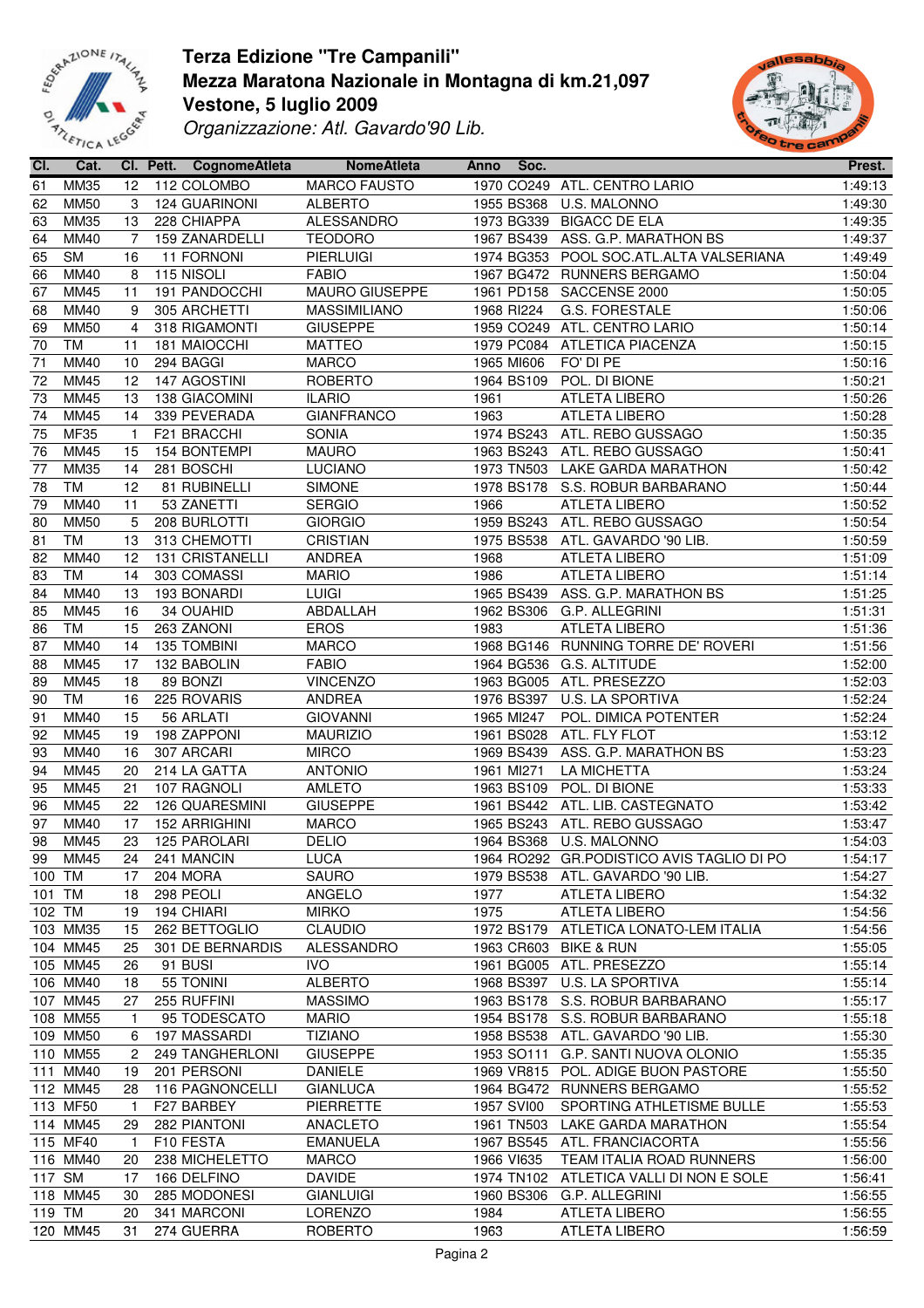



| CI.    | Cat.      |                | CI. Pett. CognomeAtleta | <b>NomeAtleta</b>   | Anno | Soc.       |                                           | Prest.  |
|--------|-----------|----------------|-------------------------|---------------------|------|------------|-------------------------------------------|---------|
|        | 121 MM45  | 32             | 284 FOGAZZI             | <b>LINO</b>         |      | 1964 BS306 | G.P. ALLEGRINI                            | 1:57:01 |
| 122 TM |           | 21             | 311 MAGRI               | <b>STEFANO</b>      |      | 1979 BS243 | ATL. REBO GUSSAGO                         | 1:57:26 |
|        | 123 MM45  | 33             | 338 CHINI               | SILVIO              | 1963 |            | <b>ATLETA LIBERO</b>                      | 1:57:43 |
| 124 SM |           | 18             | 162 GENTILI             | <b>ALFREDO</b>      |      | 1965 TN102 | ATLETICA CAMPAGNANO IL CAMPANILE          | 1:57:44 |
|        | 125 MM45  | 34             | 293 RICCA               | <b>PAOLO</b>        |      | 1964 SO455 | MARATHON C.-ALTA QUOTA LIVIGNO            | 1:57:47 |
|        | 126 MM50  | 7              | 287 PASQUETTI           | <b>GIOVANNI</b>     |      | 1959 BS362 | G.S. MONTEGARGNANO                        | 1:57:51 |
|        | 127 MM35  | 16             | 317 GIACOMINI           | <b>MIRCO</b>        |      | 1973 BS109 | POL. DI BIONE                             | 1:57:52 |
|        | 128 MM35  | 17             | 221 BOSCHI              | <b>MASSIMILIANO</b> | 1971 |            | <b>ATLETA LIBERO</b>                      | 1:58:04 |
|        | 129 MM40  | 21             | 141 CAVAGNINI           | <b>CLAUDIO</b>      |      | 1965 BS109 | POL. DI BIONE                             | 1:58:09 |
|        | 130 MM60+ | -1             | 150 BASSETTO            | <b>NELLO</b>        |      | 1944 BS243 | ATL. REBO GUSSAGO                         | 1:58:12 |
|        | 131 MM35  |                |                         | <b>SIMONE</b>       |      |            |                                           | 1:58:19 |
|        |           | 18             | 130 CAVALLERI           |                     |      | 1971 CR554 | <b>MARATHON CREMONA</b>                   |         |
| 132 SM |           | 19             | 66 BERLANDA             | <b>GIORGIO</b>      |      | 1975 TN135 | ATLETICA ALTO GARDA E LEDRO               | 1:58:20 |
|        | 133 MM40  | 22             | 148 BOLDORI             | <b>MAURIZIO</b>     |      | 1967 BS341 | FG. ATL. FALEGNAMERIA GUERRINI            | 1:58:21 |
|        | 134 MM45  | 35             | 236 ZABBENI             | <b>FABIANO</b>      | 1962 |            | <b>ATLETA LIBERO</b>                      | 1:58:24 |
|        | 135 MF35  | $\overline{c}$ | F14 BASTESIN            | ALESSANDRA          |      | 1972 BG536 | G.S. ALTITUDE                             | 1:58:35 |
|        | 136 MM40  | 23             | 102 GNUTTI              | <b>MASSIMO</b>      |      | 1968 BS109 | POL. DI BIONE                             | 1:58:40 |
|        | 137 MM45  | 36             | 39 ARCHETTI             | <b>EMANUELE</b>     |      | 1962 BS601 | ATL. ISEO 'GIORGIO FORESTI'               | 1:58:49 |
|        | 138 MM40  | 24             | 254 DANCELLI            | <b>DAVIDE</b>       |      | 1966 BS439 | ASS. G.P. MARATHON BS                     | 1:59:00 |
|        | 139 MM45  | 37             | 314 BOSIO               | <b>GIACOMO</b>      |      |            | 1962 BG472 RUNNERS BERGAMO                | 1:59:04 |
|        | 140 MM35  | 19             | 137 CASTELLI            | <b>GRAZIANO</b>     |      |            | 1970 BS562 ATL. PARATICO                  | 1:59:31 |
|        | 141 MM45  | 38             | 176 VEZZOLA             | <b>NICOLA</b>       |      |            | 1964 BS082 ATL. VIGHENZI PADENGHE         | 1:59:34 |
|        | 142 MF35  | 3              | F33 BRAGA               | <b>CLARA</b>        |      | 1971 BS377 | ATL. BEDIZZOLE                            | 1:59:45 |
|        | 143 MM40  | 25             | 230 BOERI               | <b>CELESTE</b>      | 1965 |            | ATLETA LIBERO                             | 2:00:07 |
|        | 144 MM45  | 39             | 142 SIMONI              | <b>RICCARDO</b>     |      | 1960 BS109 | POL. DI BIONE                             | 2:00:29 |
|        | 145 MM45  | 40             | 337 CAPRINI             | <b>SERGIO</b>       |      | 1960 MI606 | FO' DI PE                                 | 2:00:33 |
|        | 146 MM60+ | 2              | 286 BERARDELLI          | ANDREA              |      | 1948 BS397 | U.S. LA SPORTIVA                          | 2:00:37 |
|        | 147 MM45  | 41             | 275 OCCHI               | LUIGI               | 1960 |            | <b>ATLETA LIBERO</b>                      | 2:01:01 |
|        | 148 MM40  | 26             | 155 MARSETTI            | <b>LORENZO</b>      |      |            | 1969 SO585 CENTRO OLIMPIA PIATEDA         | 2:01:19 |
|        | 149 MM45  | 42             | 113 BORELLA             | <b>SANTO</b>        |      |            | 1960 BG472 RUNNERS BERGAMO                | 2:01:27 |
|        | 150 MM50  | 8              | 189 SCOTTI              | <b>GIOVANNI</b>     |      | 1958 BS397 | U.S. LA SPORTIVA                          | 2:01:31 |
|        | 151 MM40  | 27             | 63 USINABIA             | <b>MARCO</b>        |      |            | 1969 VR785 G.S. DIL. VALDALPONE DE MEGNI  | 2:01:35 |
|        | 152 MM45  | 43             | 87 PELI                 | <b>ROBERTO</b>      |      | 1963 BS319 | ATL. RODENGO SAIANO                       | 2:01:49 |
|        | 153 MM45  | 44             | 85 ALLAMAN              | <b>CHRISTOPH</b>    |      | 1964 SVI00 | SPORTING ATHLETISME BULLE                 | 2:01:53 |
|        | 154 MM45  | 45             | 206 BONOMETTI           | <b>RICCARDO</b>     |      |            | 1963 BS442 ATL. LIB. CASTEGNATO           | 2:02:03 |
|        | 155 MM45  | 46             | 114 FRATUS              | <b>ROSARIO</b>      |      |            | 1964 BG472 RUNNERS BERGAMO                | 2:02:05 |
| 156 TM |           | 22             | 244 SALVADORI           | <b>DAVID</b>        |      | 1984 BS000 | <b>SSD BAGOLINO</b>                       | 2:02:09 |
|        | 157 MM40  | 28             | 109 PIALORSI            | ORLANDO             |      | 1967 BS109 | POL. DI BIONE                             | 2:02:12 |
| 158 TM |           | 23             | 247 BORDIGA             | <b>DANIELE</b>      |      |            | 1981 BS000 SSD BAGOLINO                   | 2:02:42 |
|        | 159 MM35  |                | 20 190 MASSA            | <b>LUIGI</b>        |      |            | 1972 BS596 ATL. CELLATICA                 | 2:02:46 |
|        | 160 MM55  | 3              | 321 TONONCELLI          | <b>CLAUDIO</b>      |      |            | 1954 BS465 NEW ATHLETICS SULZANO          | 2:02:52 |
|        | 161 MM35  |                |                         |                     |      |            | 1974 GE133 ATL RAPALLO GOLFO PARADISO REC | 2:03:01 |
|        |           | 21             | 123 SARTORI             | <b>LUCA</b>         |      |            |                                           |         |
|        | 162 MM40  | 29             | 250 SANGALLI            | <b>FABIO</b>        |      | 1967 MI271 | LA MICHETTA<br>ATL. REBO GUSSAGO          | 2:03:21 |
|        | 163 MF35  | $\overline{4}$ | F19 SALVETTI            | <b>LUCIA</b>        |      | 1972 BS243 |                                           | 2:03:26 |
|        | 164 MM45  | 47             | 67 COMI                 | <b>GIANCARLO</b>    |      |            | 1960 CO375 ATL. FRI.MA.S.                 | 2:03:36 |
|        | 165 MM50  | 9              | 323 PASOTTI             | <b>GIUSEPPE</b>     |      | 1957 BS430 | G.S. AMICI PODISTI BS                     | 2:03:40 |
|        | 166 MM35  | 22             | 295 PEREGO              | <b>LUIGI</b>        |      | 1972 MI606 | FO' DI PE                                 | 2:03:52 |
| 167 TM |           | 24             | 272 LANCINI             | <b>FRANCESCO</b>    |      | 1976 BS256 | PADILE R.M. GUIZZI                        | 2:04:20 |
|        | 168 MM40  | 30             | 65 UCCELLINI            | <b>ENRICO</b>       |      |            | 1965 PR568 ATL. CASONE NOCETO             | 2:04:55 |
|        | 169 MM35  | 23             | 240 GARBI               | LEONARDO            |      |            | 1971 RO292 GR.PODISTICO AVIS TAGLIO DI PO | 2:05:00 |
|        | 170 MM35  | 24             | 192 SCAGLIONI           | <b>DARIO</b>        |      |            | 1971 CR517 G.P. ARREDAMENTI MAIANDI       | 2:05:09 |
|        | 171 MM60+ | 3              | 211 BANDERA             | <b>AVIO</b>         |      |            | 1948 BS278 ATL. CARPENEDOLO               | 2:05:12 |
|        | 172 MM55  | 4              | 136 DI NONNO            | COSTANZO            |      | 1952 BS664 | <b>SPORT &amp; FITNESS</b>                | 2:05:15 |
| 173 TM |           | 25             | 79 VIAN                 | <b>FEDERICO</b>     |      | 1975 TV342 | ATLETICA STIORE TREVISO                   | 2:05:16 |
|        | 174 MM40  | 31             | 315 LAZZARINI           | <b>GIUSEPPE</b>     |      | 1966 BS538 | ATL. GAVARDO '90 LIB.                     | 2:05:16 |
| 175 TF |           | $\mathbf{1}$   | F37 CALO'               | <b>STEFANIA</b>     |      | 1975 BS377 | ATL. BEDIZZOLE                            | 2:05:30 |
|        | 176 MM35  | 25             | 232 MORELLI             | <b>GIAN LUCA</b>    |      | 1971 BS567 | EUROPA SPORTING CLUB                      | 2:05:42 |
|        | 177 MM45  | 48             | 104 OPPINI              | <b>GIULIANO</b>     | 1961 |            | ATLETA LIBERO                             | 2:05:56 |
|        | 178 MF45  | $\mathbf{1}$   | F39 TESTINI             | MARINA              |      |            | 1960 SO111 G.P. SANTI NUOVA OLONIO        | 2:06:07 |
|        | 179 MM40  | 32             | 200 BERTELLI            | <b>EDOARDO</b>      |      |            | 1966 BS538 ATL. GAVARDO '90 LIB.          | 2:06:28 |
|        | 180 MM45  | 49             | 134 AGAZZI              | <b>MAURIZIO</b>     |      |            | 1962 BG134 ATL. LA TORRE                  | 2:06:33 |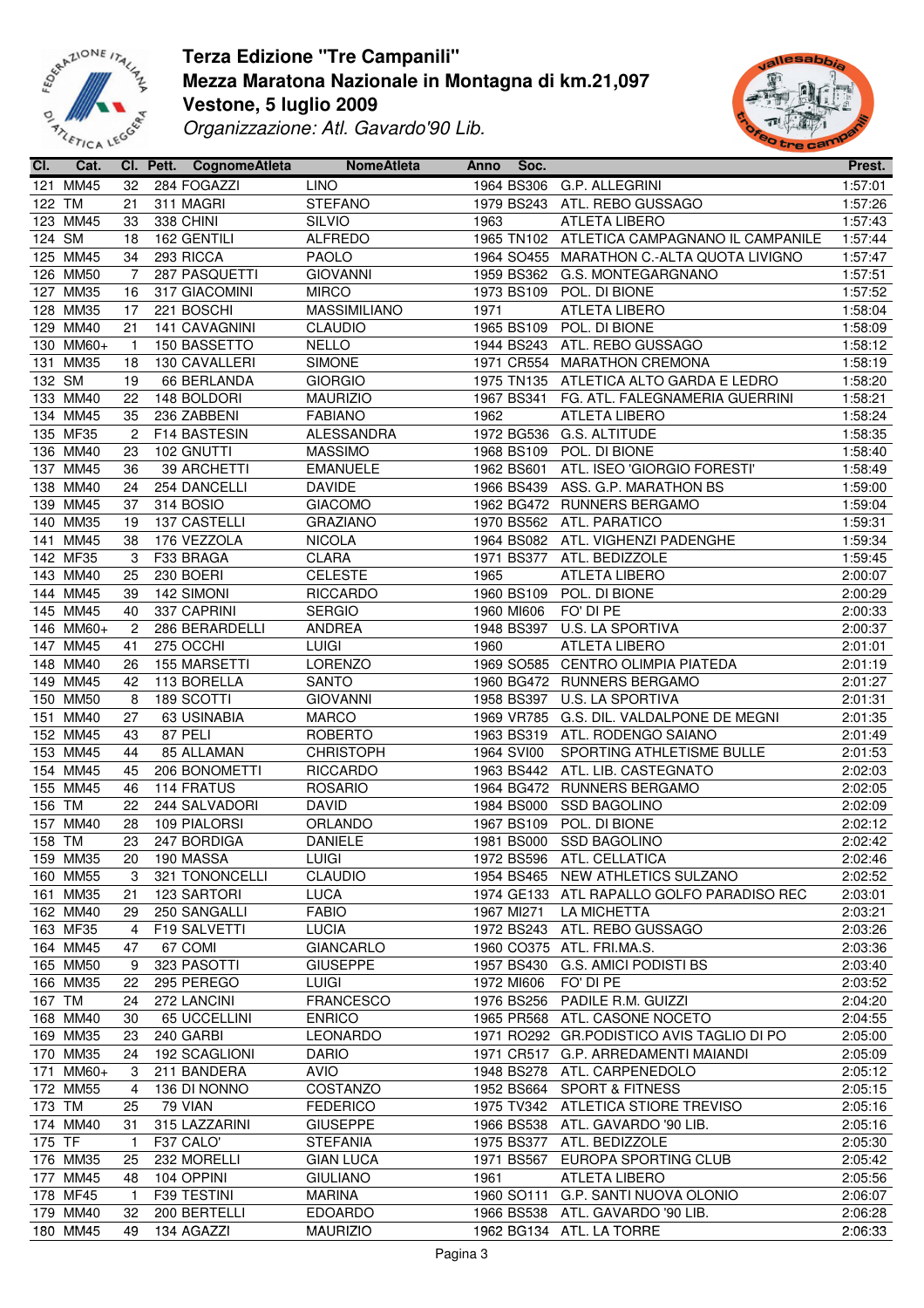



| CI.    | Cat.        |                | Cl. Pett. CognomeAtleta | <b>NomeAtleta</b>   | Anno | Soc.       |                                           | Prest.  |
|--------|-------------|----------------|-------------------------|---------------------|------|------------|-------------------------------------------|---------|
|        | 181 MM35    | 26             | 188 IACOBELLI           | <b>ERNESTO</b>      |      | 1972 BS596 | ATL. CELLATICA                            | 2:06:36 |
|        | 182 MM35    | 27             | 54 PANIZZARI            | <b>MARCO</b>        |      | 1972 MI085 | GINN.MONZESE FORTI E LIBERI               | 2:06:39 |
|        | 183 MM55    | 5              | 105 BRACCHI             | VALENTINO           |      | 1950 BS545 | ATL. FRANCIACORTA                         | 2:06:54 |
|        | 184 MM50    | 10             | 309 BALDO               | <b>GIULIANO</b>     |      | 1957 BS538 | ATL. GAVARDO '90 LIB.                     | 2:07:03 |
|        | 185 MM40    | 33             | 174 GRASSINI            | <b>GIANLUCA</b>     |      | 1969 VR761 | ATL. INSIEME NEW FOODS VR                 | 2:07:08 |
|        | 186 MM55    | 6              | 44 CADENELLI            | <b>VILLIAM</b>      |      | 1953 BS538 | ATL. GAVARDO '90 LIB.                     | 2:07:12 |
|        |             |                |                         |                     |      |            |                                           |         |
|        | 187 MM40    | 34             | 279 BERTOLETTI          | <b>WILIAM</b>       |      |            | 1968 MN510 G.P. CASTIGLIONESI             | 2:07:25 |
|        | 188 MM50    | 11             | 153 BONIZZI             | <b>EDOARDO</b>      |      | 1959 BS243 | ATL. REBO GUSSAGO                         | 2:07:26 |
|        | 189 MM45    | 50             | 71 ALBERTINI            | <b>SERGIO</b>       | 1961 |            | <b>ATLETA LIBERO</b>                      | 2:07:53 |
|        | 190 MF55    | $\mathbf{1}$   | <b>F44 SALVETTI</b>     | <b>ADALGISA</b>     |      |            | 1952 BG472 RUNNERS BERGAMO                | 2:07:55 |
| 191    | <b>MM40</b> | 35             | 160 TONELLI             | <b>LUCILLO</b>      |      |            | 1965 TN139 S.S. TENNO                     | 2:08:05 |
|        | 192 MM45    | 51             | 239 ANTONINI            | <b>UGO</b>          |      | 1963 VI635 | TEAM ITALIA ROAD RUNNERS                  | 2:08:17 |
| 193    | TM          | 26             | 222 BRESCAINI           | <b>GIOVANNI</b>     | 1975 |            | <b>ATLETA LIBERO</b>                      | 2:08:17 |
|        | 194 MF35    | 5              | F9 MAZZOLINI            | PAOLA MARIA         |      | 1973 BG390 | ATL. COLOGNO                              | 2:08:36 |
|        | 195 MM55    | 7              | 99 PEDRONI              | <b>MARIO</b>        |      |            | 1954 BG390 ATL. COLOGNO                   | 2:08:36 |
|        | 196 MM50    | 12             | 86 FRAGNIÉRE            | <b>BENOIT</b>       |      | 1959 SVI00 | SPORTING ATHLETISME BULLE                 | 2:08:38 |
|        | 197 MM40    | 36             | 333 ARICI               | <b>ANDREA</b>       |      |            | 1966 BS442 ATL. LIB. CASTEGNATO           | 2:08:43 |
|        | 198 MM40    | 37             | 183 ROCCHI              | <b>GIOVANNI</b>     |      |            | 1965 BS664 SPORT & FITNESS                | 2:09:56 |
| 199 TM |             | 27             | 120 CONTI               | <b>ENRICO</b>       |      |            | 1977 VA598 RUNNING SARONNO                | 2:10:01 |
|        |             |                |                         |                     |      |            |                                           |         |
|        | 200 MM50    | 13             | 185 FREGONI             | <b>ALBINO</b>       |      |            | 1958 BS535 RUNNING & ADVENTURE            | 2:10:16 |
| 201    | <b>MM35</b> | 28             | <b>187 BONOMINI</b>     | <b>LUIGI</b>        |      | 1972 BS535 | <b>RUNNING &amp; ADVENTURE</b>            | 2:10:16 |
|        | 202 MM50    | 14             | 77 THOMAS               | <b>JEAN LUC</b>     |      | 1957 SVI00 | SPORTING ATHLETISME BULLE                 | 2:10:22 |
|        | 203 MF40    | $\overline{c}$ | F20 FRASSINE            | <b>MYRIAM</b>       |      | 1969 BS243 | ATL. REBO GUSSAGO                         | 2:10:47 |
|        | 204 MM35    | 29             | 312 BRESCIANI           | <b>PAOLO</b>        |      | 1970 BS243 | ATL. REBO GUSSAGO                         | 2:10:47 |
|        | 205 MM55    | 8              | 146 ANDRINI             | <b>PIETRO</b>       |      | 1951 BS109 | POL. DI BIONE                             | 2:11:06 |
|        | 206 MM50    | 15             | 224 BELLONI             | <b>GIOVANNI</b>     |      | 1959 BS362 | G.S. MONTEGARGNANO                        | 2:11:14 |
|        | 207 MM35    | 30             | 45 PEDERSINI            | <b>ANTONIO</b>      |      | 1970 BS538 | ATL. GAVARDO '90 LIB.                     | 2:11:18 |
|        | 208 MM45    | 52             | 92 MORANDI              | LEONARDO            |      | 1963 TN139 | S.S. TENNO                                | 2:11:37 |
|        | 209 MM45    | 53             | 64 NOZZA                | <b>GIANBATTISTA</b> |      |            | 1963 BG390 ATL. COLOGNO                   | 2:11:38 |
|        | 210 MM35    | 31             | 119 RONCORONI           | PIERO               |      |            | 1973 VA598 RUNNING SARONNO                | 2:11:43 |
| 211    | <b>MM35</b> | 32             | 253 PERIN               | <b>TIZIANO</b>      | 1973 |            | <b>ATLETA LIBERO</b>                      | 2:12:01 |
|        | 212 MM35    | 33             | 213 PINNA               | <b>DAVIDE</b>       |      | 1972 AL007 | ATL. NOVESE                               | 2:12:05 |
|        |             | 54             |                         |                     |      |            |                                           |         |
|        | 213 MM45    |                | <b>273 PEPE</b>         | <b>MICHELE</b>      | 1963 |            | <b>ATLETA LIBERO</b>                      | 2:12:28 |
|        | 214 MM45    | 55             | 96 BRONDI               | <b>SERGIO</b>       |      |            | 1960 GE133 ATL RAPALLO GOLFO PARADISO REC | 2:12:31 |
|        | 215 MM60+   | 4              | 199 CREMA               | <b>MASSIMILIANO</b> |      |            | 1947 BS454 G.P. FELTER SPORT PUEGNAGO     | 2:12:31 |
|        | 216 MM40    | 38             | 97 BETTINELLI           | ANGELO MARCO        |      |            | 1968 BG390 ATL. COLOGNO                   | 2:12:36 |
|        | 217 MM35    | 34             | 259 GALLI               | <b>MICHELE</b>      | 1972 |            | <b>ATLETA LIBERO</b>                      | 2:12:39 |
|        | 218 MM40    | 39             | 139 VERDICCHIO          | <b>SIMONE</b>       |      |            | 1968 MC015 ASD.ATL.AMATORI SANGIUSTESE    | 2:12:52 |
|        | 219 MM45    |                | 56 62 ZORZAN            | <b>MARCO</b>        |      |            | 1960 BS176 YOUNG RUNNING                  | 2:13:00 |
|        | 220 MM40    | 40             | 94 GAETARELLI           | <b>GIORGIO</b>      |      |            | 1968 BS538 ATL. GAVARDO '90 LIB.          | 2:13:02 |
| 221 TM |             | 28             | 118 MEDICI              | <b>MARCO</b>        | 1977 |            | ATLETA LIBERO                             | 2:13:04 |
|        | 222 MF45    | 2              | F12 RUBINO              | <b>NATALIA</b>      |      | 1961 BS664 | <b>SPORT &amp; FITNESS</b>                | 2:13:20 |
|        | 223 MM40    | 41             | 325 MORENI              | <b>MASSIMO</b>      |      | 1969 BS439 | ASS. G.P. MARATHON BS                     | 2:13:31 |
|        | 224 MM55    | 9              | 59 GALLO                | <b>TOMMASO</b>      |      |            | 1954 CO018 TOMMY SPORT- LA VALLE DEL LURA | 2:13:36 |
|        | 225 MM40    | 42             | 324 LAMON               | <b>EROS</b>         |      |            | 1969 BS567 EUROPA SPORTING CLUB           | 2:13:40 |
|        | 226 MM45    |                | 219 BARONIO             |                     |      |            |                                           |         |
|        |             | 57             |                         | ROBERTO             |      |            | 1964 BS479 ASD BRESCIA MARATHON           | 2:13:56 |
|        | 227 MM50    | 16             | 288 MAGNIFICO           | <b>MASSIMO</b>      |      |            | 1957 CR517 G.P. ARREDAMENTI MAIANDI       | 2:14:21 |
|        | 228 MF35    | 6              | F <sub>23</sub> BOTTI   | <b>MELANIA</b>      |      |            | 1973 BS439 ASS. G.P. MARATHON BS          | 2:14:21 |
|        | 229 MM35    | 35             | 212 PAFFRATH            | <b>DAVID</b>        |      | 1972 AL007 | ATL. NOVESE                               | 2:14:30 |
|        | 230 MM45    | 58             | 128 FONTANA             | <b>ROSARIO</b>      |      |            | 1960 CR524 SORESINA RUNNING CLUB          | 2:14:32 |
|        | 231 MM40    | 43             | 296 MARCHIAFAVA         | <b>MASSIMILIANO</b> |      | 1969 MI210 | S.CLUB LIB. SESTO                         | 2:14:33 |
| 232 SM |             | 20             | 330 CANNARELLA          | <b>GIUSEPPE</b>     |      | 1958 MI116 | G.S.A. BRUGHERIO                          | 2:14:33 |
|        | 233 MM45    | 59             | 180 GHILARDI            | <b>DOMENICO</b>     | 1961 |            | ATLETA LIBERO                             | 2:14:41 |
|        | 234 MM40    | 44             | 306 SILIMBANI           | <b>RUGGERO</b>      | 1966 |            | UISP IMOLA/FAENZA                         | 2:14:45 |
|        | 235 MM45    | 60             | 280 PARTH               | <b>GIUSEPPE</b>     |      | 1961 BS256 | PADILE R.M. GUIZZI                        | 2:14:58 |
| 236 TM |             | 29             | 248 DIONISI             | <b>FABIO</b>        |      | 1979 BS000 | <b>SSD BAGOLINO</b>                       | 2:15:23 |
| 237 TM |             | 30             | 252 GABUSI              | <b>MANUEL</b>       |      | 1982 BS538 | ATL. GAVARDO '90 LIB.                     | 2:15:42 |
|        | 238 MM60+   | 5              | 271 ZUMIANI             | <b>GIUSEPPE</b>     |      | 1946 TN139 | S.S. TENNO                                | 2:15:59 |
|        |             |                |                         |                     |      |            |                                           |         |
|        | 239 MM35    | 36             | 133 MARCHINI            | <b>DARIO</b>        |      | 1974 MI403 | MARTESANA CORSE                           | 2:16:19 |
|        | 240 MM40    | 45             | 292 MEROLA              | <b>ENNIO</b>        | 1965 |            | <b>ATLETA LIBERO</b>                      | 2:16:36 |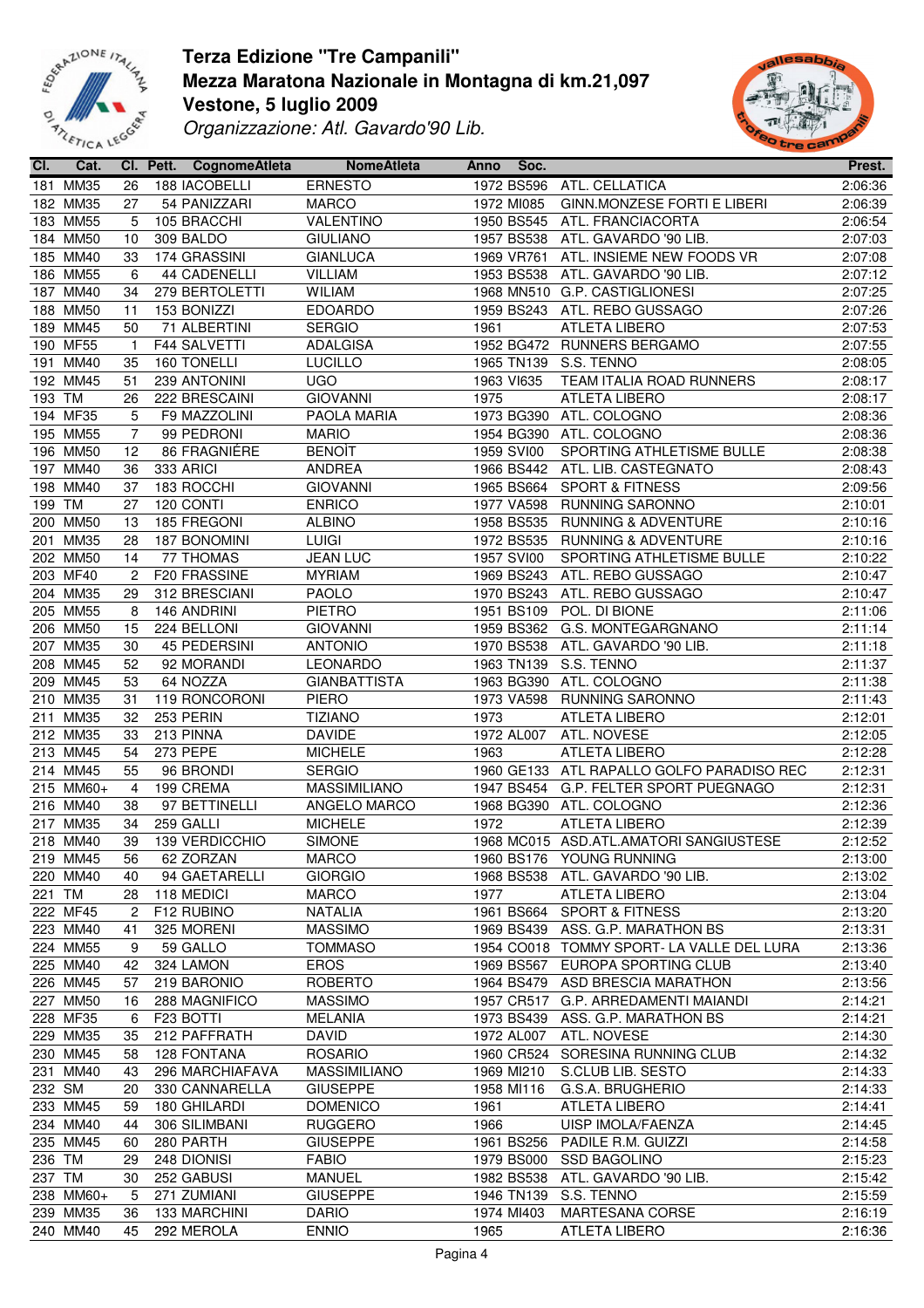



| CI.    | Cat.      |                | Cl. Pett. CognomeAtleta | <b>NomeAtleta</b>  | Anno | Soc.       |                                           | Prest.  |
|--------|-----------|----------------|-------------------------|--------------------|------|------------|-------------------------------------------|---------|
|        | 241 MF45  | 3              | F29 FAVA                | <b>BARBARA</b>     |      |            | 1963 TN139 S.S. TENNO                     | 2:16:44 |
|        | 242 MM50  | 17             | 297 MOMETTI             | <b>MAURIZIO</b>    |      | 1958 BS439 | ASS. G.P. MARATHON BS                     | 2:16:46 |
|        | 243 MM35  | 37             | <b>42 GUGLIUCCI</b>     | <b>GIANCARLO</b>   |      | 1970 BS377 | ATL. BEDIZZOLE                            | 2:16:47 |
|        | 244 MM35  | 38             | 278 CONCA               | <b>PAOLO</b>       | 1971 |            | ATLETA LIBERO                             | 2:16:52 |
|        | 245 MM60+ | 6              | 117 RIGHI               | <b>EMILIO</b>      | 1945 |            | <b>ATLETA LIBERO</b>                      | 2:17:04 |
|        | 246 MM45  | 61             | 334 CHIARI              | CARLO              |      | 1962 BS442 | ATL. LIB. CASTEGNATO                      | 2:17:06 |
|        | 247 MM40  | 46             |                         |                    |      |            | 1967 BG390 ATL. COLOGNO                   | 2:17:07 |
|        |           |                | 48 BOSCHI               | <b>CARLO MARIO</b> |      |            |                                           |         |
|        | 248 MM50  | 18             | 289 DOMANESCHI          | NAZZARENO          |      | 1957 BS028 | ATL. FLY FLOT                             | 2:17:23 |
|        | 249 MM55  | 10             | 216 BUCELLA             | <b>ERMINIO</b>     |      |            | 1952 TN509 ATLETICA TEAM LOPPIO           | 2:17:25 |
|        | 250 MM45  | 62             | 237 SPADA               | <b>IVANO</b>       |      |            | 1960 BS439 ASS. G.P. MARATHON BS          | 2:17:32 |
|        | 251 MF40  | 3              | F46 SPORTELLI           | <b>TIZIANA</b>     | 1967 |            | <b>UISP IMOLA/FAENZA</b>                  | 2:17:47 |
|        | 252 MF45  | $\overline{4}$ | F30 FRATUS              | <b>PINUCCIA</b>    |      | 1962 BG005 | ATL. PRESEZZO                             | 2:17:53 |
|        | 253 MM40  | 47             | 178 ROTA                | <b>GIAN MARIO</b>  |      | 1965 BG339 | <b>BIGACC DE ELA</b>                      | 2:17:56 |
|        | 254 MF45  | 5              | F15 CORNOLTI            | <b>NADIA</b>       |      |            | 1963 BG134 ATL. LA TORRE                  | 2:17:57 |
|        | 255 MM50  | 19             | 291 COMASSI             | <b>TIZIANO</b>     |      |            | 1958 BS306 G.P. ALLEGRINI                 | 2:18:26 |
|        | 256 MM40  | 48             | 168 BONFÀ               | <b>LUCA</b>        |      |            | 1967 BS454 G.P. FELTER SPORT PUEGNAGO     | 2:18:36 |
|        | 257 MM45  | 63             | 169 DE FRANCESCO        | <b>MICHELE</b>     |      |            | 1963 BS156 CASTELLO RUNNING               | 2:18:36 |
|        | 258 MM35  | 39             | 186 BIEMMI              | <b>IVAN</b>        |      |            | 1971 BS535 RUNNING & ADVENTURE            | 2:18:43 |
|        | 259 MM50  | 20             | 171 ANDREOTTI           | <b>SERGIO</b>      |      | 1957 MI403 | MARTESANA CORSE                           | 2:18:48 |
|        | 260 MF45  | 6              | F45 DE FALCO            | <b>MARZIA</b>      |      |            | 1962 BS439 ASS. G.P. MARATHON BS          | 2:19:21 |
|        | 261 MM50  | 21             | 129 GERELLI             | <b>IVANO</b>       |      |            | 1958 CR554 MARATHON CREMONA               | 2:19:22 |
|        | 262 MM50  | 22             | 299 MANENTI             | <b>MAURIZIO</b>    |      | 1959 BS439 | ASS. G.P. MARATHON BS                     | 2:19:30 |
|        | 263 MM35  | 40             | 231 ZUCCHINI            | <b>MICHELE</b>     |      | 1971 BS538 | ATL. GAVARDO '90 LIB.                     | 2:19:38 |
|        | 264 MM45  | 64             | 163 BOSSETTI            | <b>UMBERTO</b>     |      |            | 1964 CO122 ATL. LAGO DEL SEGRINO          | 2:19:46 |
|        | 265 MM50  | 23             | 158 MANDELLI            | <b>MARCO</b>       |      | 1955 BG425 | <b>MEDIRUN</b>                            | 2:20:39 |
|        | 266 MM55  | 11             | 336 INVERARDI           | <b>SEVERINO</b>    |      |            | 1952 BS545 ATL. FRANCIACORTA              | 2:21:24 |
|        |           |                |                         |                    |      |            |                                           |         |
|        | 267 MM40  | 49             | 57 BRICALLI             | <b>DANIELE</b>     |      | 1965 MI247 | POL. DIMICA POTENTER                      | 2:21:41 |
|        | 268 MM40  | 50             | 220 RONZULLI            | <b>MICHELE</b>     |      | 1966 MI095 | DAINI CARATE BRIANZA                      | 2:22:03 |
|        | 269 MM45  | 65             | 342 BIANCONI            | <b>PAOLO</b>       |      |            | 1960 VR800 A.S.D. ATLETICA LUPATOTINA     | 2:22:09 |
|        | 270 MF45  | 7              | F35 LASSEN              | <b>TINA</b>        |      | 1962 AL007 | ATL. NOVESE                               | 2:22:21 |
|        | 271 MM45  | 66             | 68 PINTORI              | <b>GIOVANNI</b>    |      | 1963 BS564 | G.S. DUCOS                                | 2:22:34 |
|        | 272 MM60+ | $\overline{7}$ | 151 VENTO               | <b>VITO</b>        |      | 1936 BS243 | ATL. REBO GUSSAGO                         | 2:22:46 |
|        | 273 MF35  | $\overline{7}$ | F <sub>13</sub> LODI    | RAFFAELLA          |      | 1974 PR099 | ATL. BARILLA                              | 2:22:47 |
|        | 274 MM45  | 67             | 35 BENEDETTI            | <b>IVO</b>         |      | 1960 BS439 | ASS. G.P. MARATHON BS                     | 2:22:48 |
|        | 275 MM35  | 41             | 277 PRIMUCCI            | <b>GIANLUIGI</b>   | 1973 |            | <b>ATLETA LIBERO</b>                      | 2:23:02 |
| 276 TM |           | 31             | 80 ZOCCOLAN             | <b>CHRISTIAN</b>   | 1976 |            | ATLETA LIBERO                             | 2:23:09 |
|        | 277 MM40  | 51             | 218 MAGHINI             | <b>LUCA</b>        |      |            | 1969 BS479 ASD BRESCIA MARATHON           | 2:23:29 |
|        | 278 MM40  | 52             | 93 FRANCINELLI          | <b>ANDREA</b>      |      |            | 1968 BS538 ATL. GAVARDO '90 LIB.          | 2:23:41 |
| 279 TM |           |                | 32 304 GABUSI           | <b>MARCO</b>       |      |            | 1986 ATLETA LIBERO                        | 2:23:58 |
|        | 280 MM55  | 12             | 84 ROMANENS             | <b>JOSEPH</b>      |      | 1953 SVI00 | SPORTING ATHLETISME BULLE                 | 2:24:11 |
|        | 281 MM35  | 42             | 121 MARUBIO             | FABIO              |      |            | 1971 GE133 ATL RAPALLO GOLFO PARADISO REC | 2:24:31 |
|        | 282 MM55  | 13             | 167 UBERTO              | <b>GIOVANNI</b>    |      |            | 1953 BS664 SPORT & FITNESS                | 2:24:56 |
|        | 283 MM50  | 24             | 316 BERNARDI            | <b>GRAZIANO</b>    |      | 1955 BG420 | <b>MARATHON TEAM BG</b>                   | 2:24:56 |
|        | 284 MM55  | 14             | 242 TASSINARI           | <b>GIANCARLO</b>   |      |            | 1951 MN470 G.P. VIRGILIANO                | 2:25:06 |
|        | 285 MM40  | 53             | 229 RIOLA               | <b>GAETANO</b>     |      |            | 1969 PD140 ASSINDUSTRIA SPORT PADOVA      | 2:25:16 |
|        | 286 MM45  | 68             | 88 SERTORIO             | <b>ELIO MARIO</b>  |      |            | 1961 BG005 ATL. PRESEZZO                  | 2:25:19 |
|        | 287 MM40  |                |                         |                    |      |            |                                           |         |
|        |           | 54             | 308 CHIOCCI             | VALTER             |      | 1967 BS439 | <b>BRESCIA MARATHON</b>                   | 2:25:50 |
|        | 288 MM45  | 69             | 164 GERVASINI           | <b>GINO</b>        |      | 1962 TE123 | RUNNERS ADRIATICO                         | 2:25:50 |
| 289 TF |           | $\mathbf{2}$   | F28 GIANOTTI            | LAURA              | 1977 |            | <b>ATLETA LIBERO</b>                      | 2:26:00 |
| 290 TF |           | 3              | F31 VASSALINI           | MARZIA             | 1981 |            | ATLETA LIBERO                             | 2:26:34 |
|        | 291 MM40  | 55             | 108 TAPARELLI           | <b>MASSIMO</b>     | 1966 |            | ATLETA LIBERO                             | 2:26:44 |
|        | 292 MM55  | 15             | 243 BALESTRIERI         | <b>ERMANNO</b>     |      | 1950 MN470 | G.P. VIRGILIANO                           | 2:27:17 |
| 293 TF |           | 4              | F38 BACCANELLI          | LAURA              | 1979 |            | ATLETA LIBERO                             | 2:27:19 |
|        | 294 MM45  | 70             | 145 BASSI               | PIERVINCENZO       |      | 1961 BS109 | POL. DI BIONE                             | 2:27:36 |
|        | 295 MF45  | 8              | 326 BARDONI             | <b>CRISTINA</b>    |      |            | 1961 BG472 RUNNERS BERGAMO                | 2:28:47 |
|        | 296 MM40  | 56             | 319 VAMPINI             | <b>MASSIMO</b>     |      | 1969 BS538 | ATL. GAVARDO '90 LIB.                     | 2:28:48 |
|        | 297 MM45  | 71             | 175 BORLINI             | <b>MAURIZIO</b>    |      | 1964 BS082 | ATL. VIGHENZI PADENGHE                    | 2:28:48 |
|        | 298 MM50  | 25             | 310 GITTI               | <b>GIUSEPPE</b>    | 1957 |            | <b>ATLETA LIBERO</b>                      | 2:29:09 |
| 299 TF |           | 5              | <b>F47 VICCARI</b>      | DANIELA            |      | 1977 MI352 | EUROATLETICA 2002                         | 2:30:34 |
|        | 300 MM50  | 26             | 251 BIANCHEDI           | <b>GIANCARLO</b>   |      |            | 1959 VR832 LA RUSTICA AUTOVIMA PESCANTINA | 2:30:41 |